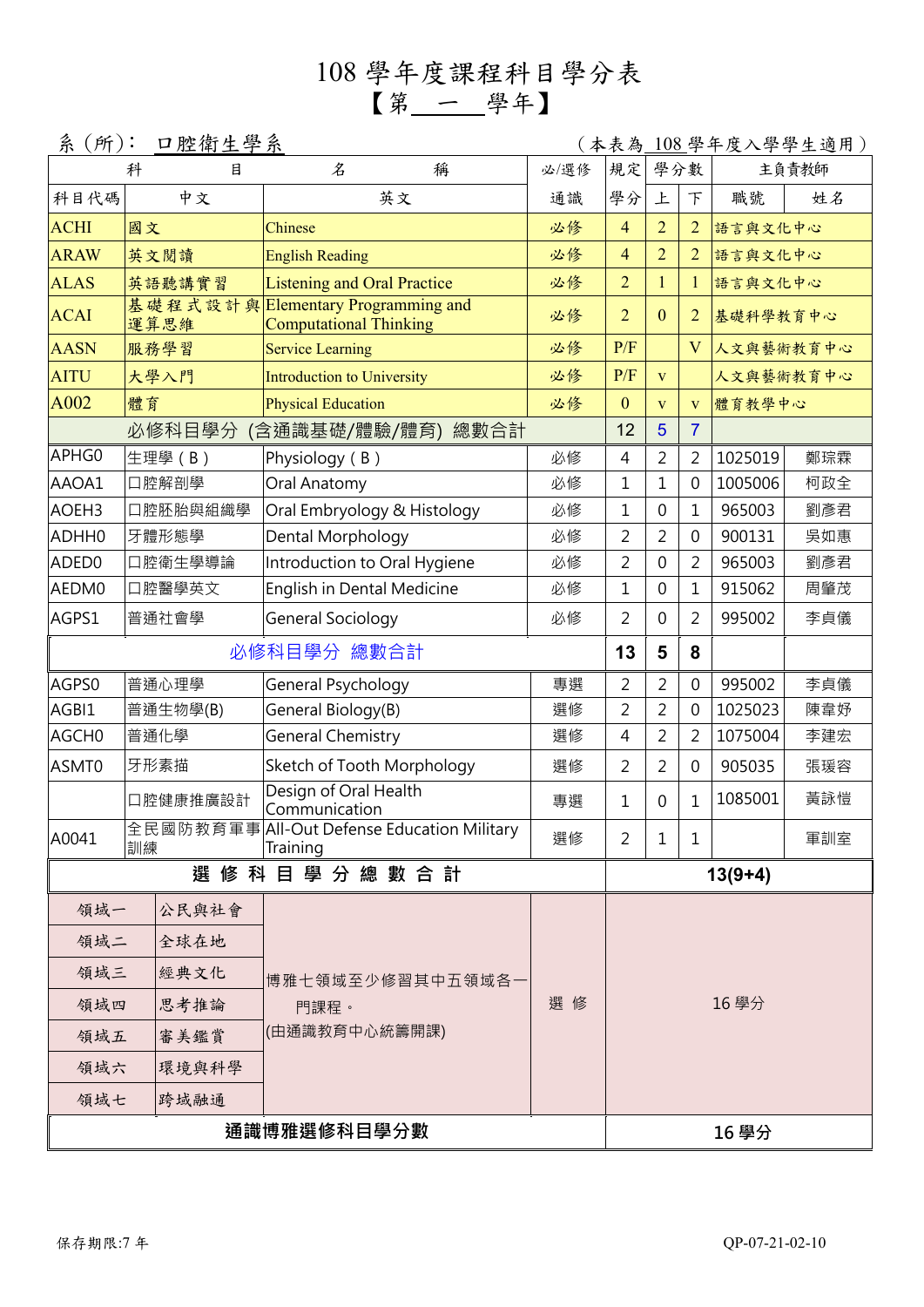# 109 學年度課程科目學分表

【第 二 學年】

系(所): 口腔衛生學系 (本表為 108 學年度入學學生適用)

|                                                              | 目<br>科          | 稱<br>名                                                    | 必/選修       | 學分數<br>規定                              |                | 主負責教師                    |         |     |
|--------------------------------------------------------------|-----------------|-----------------------------------------------------------|------------|----------------------------------------|----------------|--------------------------|---------|-----|
| 科目代碼                                                         | 中文              | 英文                                                        | 通識         | 學分                                     | 上              | $\overline{\mathcal{F}}$ | 職號      | 姓名  |
| APHA6                                                        | 藥理學(含牙科藥理學)     | Pharmacology ( Including Dental<br>Pharmacology)          | 必修         | $\overline{2}$                         | $\mathbf 0$    | $\overline{2}$           | 900131  | 吳如惠 |
| ANTN0                                                        | 基礎食品營養學         | Introduction to Foods and Nutrition                       | 必修         | 1                                      | $\mathbf 1$    | 0                        | 905029  | 黃孟娟 |
|                                                              | 臨床營養學           | <b>Clinical Nutrition</b>                                 | 必修         | $\overline{2}$                         | 0              | $\overline{2}$           | 905029  | 黃孟娟 |
| AMIM0                                                        | 微生物學及免疫學        | Microbiology and Immunology                               | 必修         | $\overline{2}$                         | $\mathbf 0$    | $\overline{2}$           | 925001  | 林英助 |
| AIOR0                                                        | 口腔放射線學概論        | Introduction to Oral Radiology                            | 必修         | 1                                      | $\mathbf{1}$   | $\mathbf 0$              | 840042  | 陳玉昆 |
| AOPA1                                                        | 口腔病理學           | Oral Pathology                                            | 必修         | $\overline{2}$                         | $\mathbf 0$    | $\overline{2}$           | 840042  | 陳玉昆 |
| ADBC3                                                        | 牙科臨床應用材料        | <b>Clinical Application of Dental</b><br><b>Materials</b> | 必修         | $\overline{2}$                         | $\overline{2}$ | 0                        | 900131  | 吳如惠 |
| ADHB6                                                        | 臨床口腔衛生學         | Clinical Dental Hygiene                                   | 必修         | $\overline{2}$                         | 2              | 0                        | 965003  | 劉彥君 |
| APEH <sub>2</sub>                                            | 臨床口腔衛生學實驗       | Clinical Dental Hygiene Laboratory                        | 必修         | $\overline{2}$                         | $\overline{2}$ | $\mathbf 0$              | 965003  | 劉彥君 |
| AIDI1                                                        | 牙科器械概論          | Introduction to Dental Instruments                        | 必修         | $\overline{2}$                         | $\mathbf 0$    | $\overline{2}$           | 965003  | 劉彥君 |
| ABIT1                                                        | 生物統計學           | <b>Biostatistics</b>                                      | 必修         | $\overline{2}$                         | $\overline{2}$ | $\mathbf 0$              | 925015  | 何佩珊 |
|                                                              | 生物統計學實習         | Practice in Biostatistics                                 | 必修         | 1                                      | 0              | $\mathbf{1}$             | 1055025 | 劉秀月 |
| AMLN2                                                        | 口腔衛生政策與法規       | Oral Health Policy and Law                                | 必修         | 2                                      | $\overline{2}$ | $\mathbf 0$              | 1055025 | 劉秀月 |
| AHEH0                                                        | 衛生教育與健康促進       | <b>Health Education and Health</b><br>Promotion           | 必修         | 2                                      | $\mathbf 0$    | $\overline{2}$           | 965025  | 黃曉靈 |
| AOHC0                                                        | 長照者口腔健康照護       | Oral Health Care for Long-term<br><b>Care Residents</b>   | 必修         | $\overline{2}$                         | 0              | 2                        | 1085001 | 黃詠愷 |
|                                                              | 基礎醫療照護學         | <b>Basic Medical Nursing Care</b>                         | 必修         | $\overline{2}$                         | 0              | 2                        | 1085009 | 林佩蓁 |
| ABED2                                                        | 流行病學            | Epidemiology                                              | 必修         | $\overline{2}$                         | 0              | $\overline{2}$           | 925015  | 何佩珊 |
| AHXP0                                                        | 健康心理學           | Health psychology                                         | 必修         | $\overline{2}$                         | $\overline{2}$ | 0                        | 995002  | 李貞儀 |
|                                                              | 體育              | <b>Physical Education</b>                                 | 通/體育/必     | 體育教學中心<br>$\mathbf{0}$<br>$\vee$<br>V. |                |                          |         |     |
| 必修科目學分 (含專業、通識體育) 總數合計                                       | $33(14+19)$     |                                                           |            |                                        |                |                          |         |     |
| AJAP7                                                        | 日文(I)           | Japanese (1)                                              | 選修         | 4                                      | 2              | 2                        | 917100  | 蕭宜菁 |
| AGER8                                                        | 德文(I)           | German (1)                                                | 選修         | $\overline{4}$                         | $\overline{2}$ | $\overline{2}$           | 935016  | 吳銀杏 |
| AACP9                                                        | 健康照護機構管理會計<br>學 | Managerial Accounting of Health<br>Care Organizations     | 選修         | $\overline{2}$                         | $\overline{2}$ | 0                        | 1015002 | 謝慧敏 |
| ABCA0                                                        | 生物化學概論          | Introduction to Biochemistry                              | 選修         | $\overline{2}$                         | 0              | 2                        | 905020  | 侯自銓 |
| AJDM0                                                        | 口腔醫學日文          | Japanese in Dental Medicine                               | 專選         | $\overline{2}$                         | $\mathbf 0$    | $\overline{2}$           | 965003  | 劉彥君 |
| AMRD0                                                        | 牙科醫療輔助方法論       | Methods Related to Dental<br>Assistance                   | 專選         | $\overline{2}$                         | 0              | 2                        | 965003  | 劉彥君 |
| AIGD0                                                        | 老人口腔醫學概論        | Introduction of Gerodontology                             | 專選         | $\overline{2}$                         | $\mathbf 0$    | 2                        | 870127  | 杜哲光 |
| APIS0                                                        | 學校口腔衛生促進        | Oral Health Promotion in School                           | 專選         | $\overline{2}$                         | 0              | 2                        | 995002  | 李貞儀 |
| A0041                                                        | 全民國防教育軍事訓練      | All-Out Defense Education Military<br>Training            | 選修         | $\overline{2}$                         | 1              | 1                        |         | 軍訓室 |
| 1.修課說明(七大領域)詳 <b>備註</b> 。<br>通識 博雅選修 課程<br>2.開課科目以每學期教務處公布為主 |                 |                                                           | 通/博雅/選     |                                        |                |                          | 共 18 學分 |     |
| 選 修 ( 含 通 識 選 修 )  科 目 學 分 總 數 合 計                           |                 |                                                           | $22(7+15)$ |                                        |                |                          |         |     |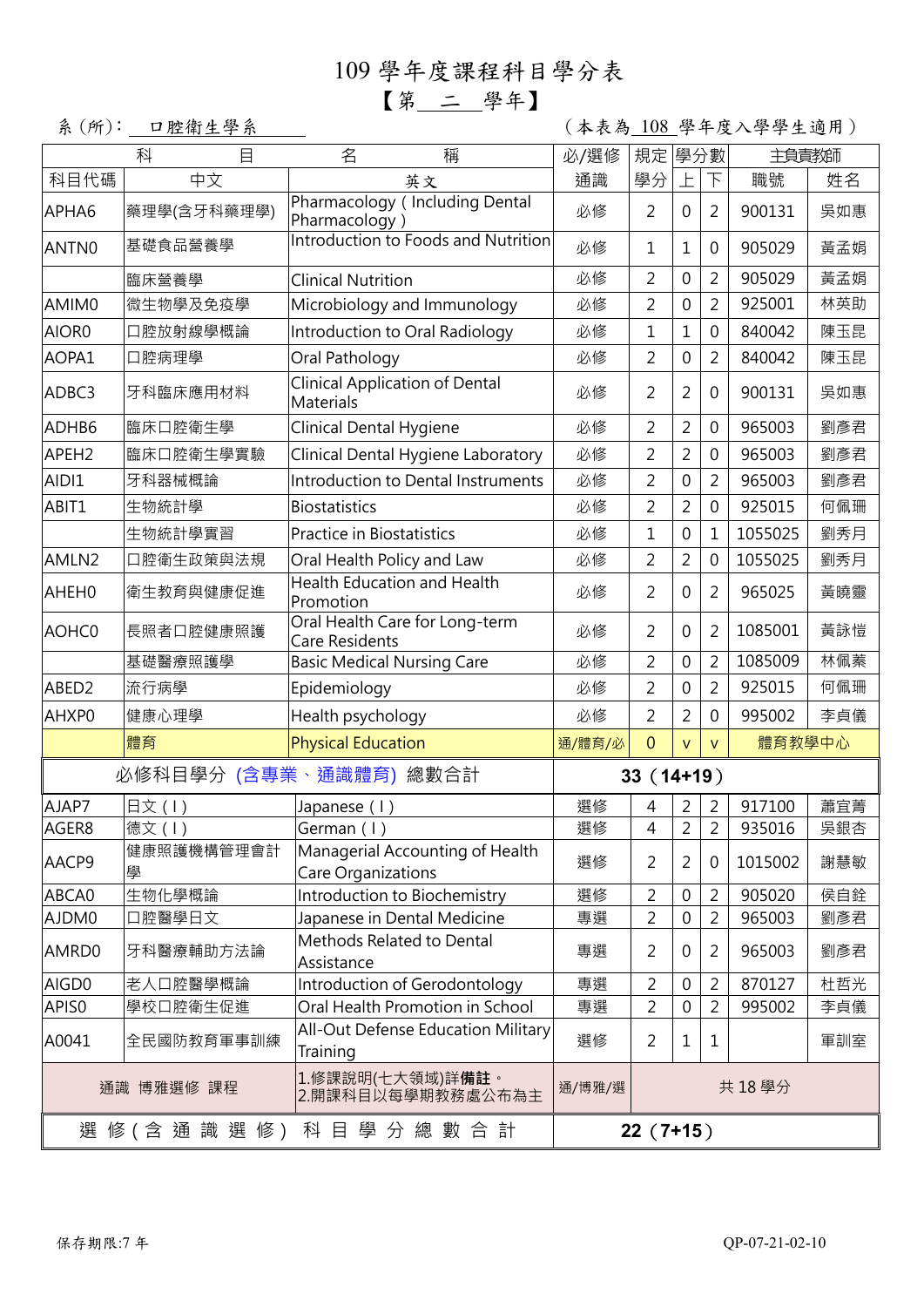# 110 學年度課程科目學分表

## 【第 三 學年】

| 糸<br>$(f)$ :      | 口腔衛生學系                 |                                                                 |      |                |                |                | (本表為 108_學年度入學學生適用) |       |  |  |
|-------------------|------------------------|-----------------------------------------------------------------|------|----------------|----------------|----------------|---------------------|-------|--|--|
|                   | 科<br>目                 | 稱<br>名                                                          | 必/選修 | 規定             | 學分數            |                |                     | 主負責教師 |  |  |
| 科目代碼              | 中文                     | 英文                                                              | 通識   | 學分             | 上              | 下              | 職號                  | 姓名    |  |  |
|                   | 特殊需求者口腔照護學             | Oral Care for People with Special Needs                         | 必修   | 2              | 2              | 0              | 1088016             | 黃純德   |  |  |
|                   | 特殊需求者口腔照護學實<br>驗       | Oral Care Practice for People with Special<br><b>Needs</b>      | 必修   | 1              | 1              | 0              | 1085009             | 林佩蓁   |  |  |
|                   |                        |                                                                 |      | 6              | 3              | $\mathbf 0$    | 900132              | 李坤宗   |  |  |
| ADHB7             | 臨床口腔醫學與照護學             | Clinical Dental Medicine and Oral Care                          | 必修   |                | 0              | 3              | 1085009             | 林佩蓁   |  |  |
| ACOH7             | 口腔衛生臨床見習               | Clinical Clerkship on Dental Hygiene                            | 必修   | 2              | 2              | 0              | 965003              | 劉彥君   |  |  |
| AITR1             | 研究法概論                  | Introduction to Research                                        | 必修   | $\overline{2}$ | $\overline{2}$ | $\mathbf 0$    | 965025              | 黃曉靈   |  |  |
| APDT1             | 牙周病學概論                 | Introduction to Periodontics                                    | 必修   | 2              | $\overline{2}$ | $\mathbf 0$    | 900132              | 李坤宗   |  |  |
| APEH3             | 進階臨床口腔衛生學實驗            | Advanced Clinical Dental Hygiene Lab.                           | 必修   | $\overline{2}$ | 0              | $\overline{2}$ | 965003              | 劉彥君   |  |  |
| ACEC4             | 牙科臨床溝通                 | Communication in Dental Clinic                                  | 必修   | 1              | 0              | 1              | 1085009             | 林佩蓁   |  |  |
| ADHP <sub>2</sub> | 社區口腔衛生實務               | Community Oral Health Practice                                  | 必修   | 3              | 3              | $\mathbf 0$    | 1085001             | 黃詠愷   |  |  |
| ADMM1             | 牙科醫療產業行銷管理             | Dental Care Industry Marketing and<br>Management                | 必修   | 2              | 0              | $\overline{2}$ | 925015              | 何佩珊   |  |  |
| ACIO1             | 口腔衛生總結性課程              | Capstone in Oral Health                                         | 必修   | 2              | 0              | 2              | 965025              | 黃曉靈   |  |  |
| ARPO1             | 口腔衛生研究實務研討             | Research Practicum in Oral Hygiene                              | 必修   | 1              | 0              | 1              | 1055025             | 劉秀月   |  |  |
| ADSB0             | 牙科行為科學                 | Dental behavioral sciences                                      | 必修   | $\overline{2}$ | 0              | $\overline{2}$ | 995002              | 李貞儀   |  |  |
| ADHS1             | 口腔衛生教育                 | Oral Health Education                                           | 必修   | 2              | $\Omega$       | $\overline{2}$ | 1085001             | 黃詠愷   |  |  |
|                   |                        | 必修科目學分總數合計                                                      |      | $30(15+15)$    |                |                |                     |       |  |  |
| AMDO0             | 咀嚼吞嚥暨口腔健康跨領<br>域整合照護實驗 | Multidisciplinary care laboratory<br>of dysphagia & oral health | 專選   | $\overline{2}$ | $\Omega$       | 2              | 1055025             | 劉秀月   |  |  |
| AMRD1             | 牙科醫療輔助方法論<br>實驗        | Methods related to Dental<br>assistance Lab.                    | 專選   | 2              | $\overline{2}$ | 0              | 965003              | 劉彥君   |  |  |
| APDM0             | 醫療器材與實作                | <b>Medical Device and Practices</b>                             | 專選   | $\overline{c}$ | $\overline{c}$ |                | 0 1045001           | 李澤民   |  |  |
| AGIB0             | 醫學材料應用概論               | General Introduction to Biomaterials and<br>the Applications    | 專選   | $\overline{2}$ | 0              | 2              | 975014              | 王彥雄   |  |  |
| AOOC0             | 口腔衛生與照護海外見習            | Overseas trainee internship of oral<br>hygiene and care         | 專選   | 1              | 1              | 0              | 1055025             | 劉秀月   |  |  |
|                   | 口腔衛生學系職涯規劃             | Planning in Department of Oral Hygiene                          | 專選   | 1              | 0              | 1              | 995002              | 李貞儀   |  |  |
|                   | 選 修 科 目 學 分 總 數 合 計    |                                                                 |      |                | $10(5+5)$      |                |                     |       |  |  |